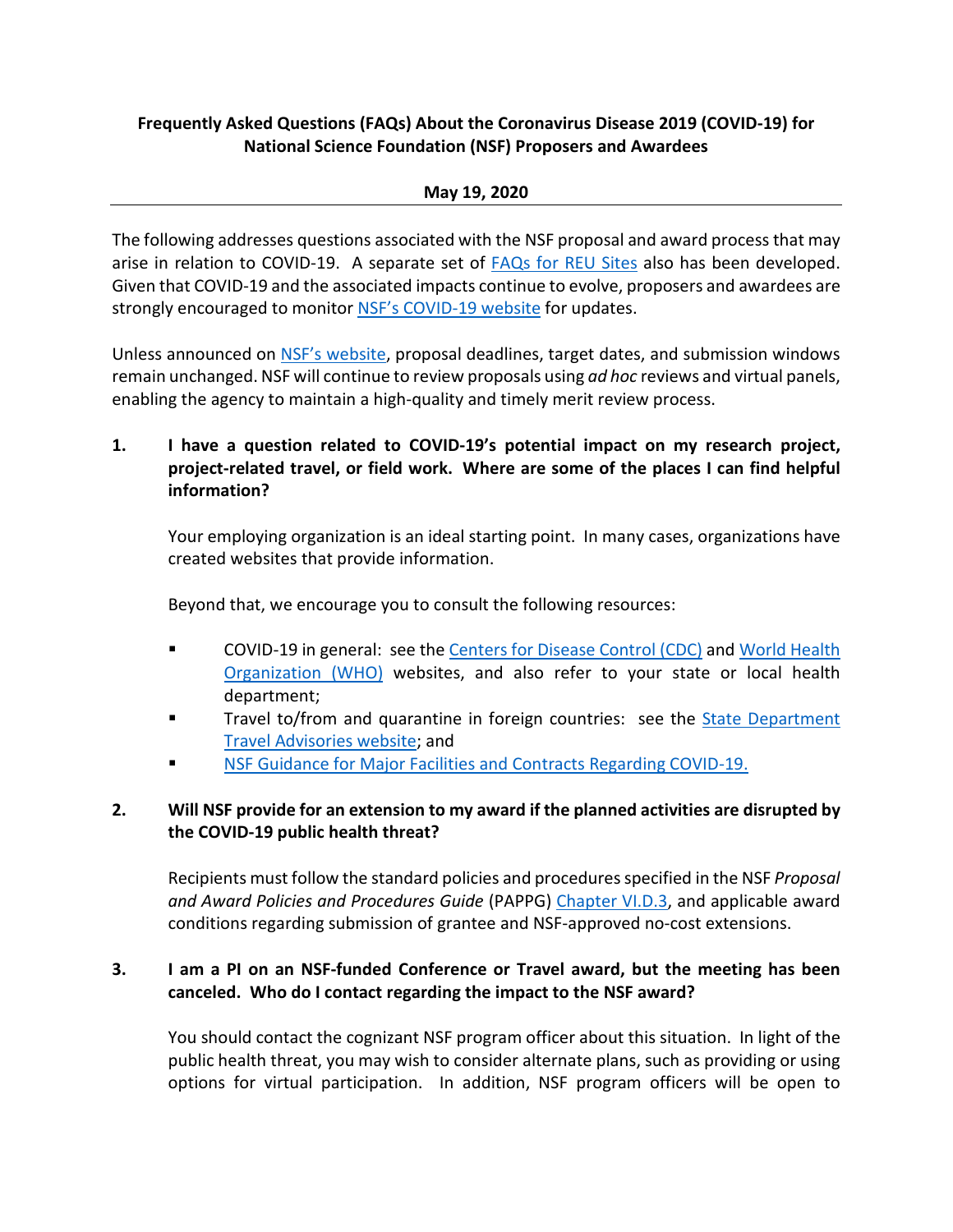rescheduling the conference or using the funds for a future meeting that is consistent with the original scope and objectives of the award.

## **4. A conference has been canceled, but I have nonrefundable travel and/or hotel costs. Can these be charged to an NSF Conference or Travel grant?**

Recipients who incur costs related to the cancellation of events, travel, or other activities necessary and reasonable for the performance of the award, or the pausing and restarting of grant funded activities due to the public health emergency, are authorized to charge these costs to their award without regard to 2 CFR § 200.403, *Factors affecting allowability of costs*, 2 CFR § 200.404, *Reasonable costs*, and 2 CFR § 200.405, *Allocable costs*. Recipients may charge the full cost to the award when the event, travel, or other activities is conducted under the auspices of the grant. Recipients must not assume that supplemental funding will be available should the charging of cancellation or other fees result in a shortage of funds to eventually carry out the event or travel. If a shortfall is anticipated, recipients must contact the cognizant NSF Program Officer to discuss the situation. Recipients are required to maintain appropriate records and cost documentation as required by 2 CFR § 200.302 – *Financial management* and 2 CFR § 200.333 - *Retention requirement of records*, to substantiate the charging of any cancellation or other fees related to interruption of operations or services.

Recipients are reminded of the requirement to maintain supporting documentation in the event that a review is performed in the future.

## **5. I am involved with a Conference or Travel award for a meeting that is taking place in the coming weeks. Should I continue with plans for the meeting?**

NSF recommends first reaching out to the conference organizer or host. They are best equipped to understand the guidance at the location of the event. They may recommend having contingency plans if the event is ultimately cancelled or re-located, or might be planning to provide options for virtual participation. If you are the organizer, you may wish to consider developing contingency plans. We also suggest checking the State [Department Travel Advisories website](https://travel.state.gov/content/travel/en/traveladvisories/traveladvisories.html/) if the conference involves foreign travel.

### **6. I am considering submitting a Conference or Travel proposal to NSF for a future meeting. The site of the meeting has not yet been selected; should I take into account COVID-19 in conference planning and site selection?**

Travel logistics, accessibility, and health and safety considerations of the participants should always be a foremost consideration in any Conference proposal. Since the COVID-19 threat is still evolving, it is important to consider flexibility and alternative plans in a proposal to support travel or a conference. For foreign travel, you should consult the [State Department Travel Advisories website.](https://travel.state.gov/content/travel/en/traveladvisories/traveladvisories.html/)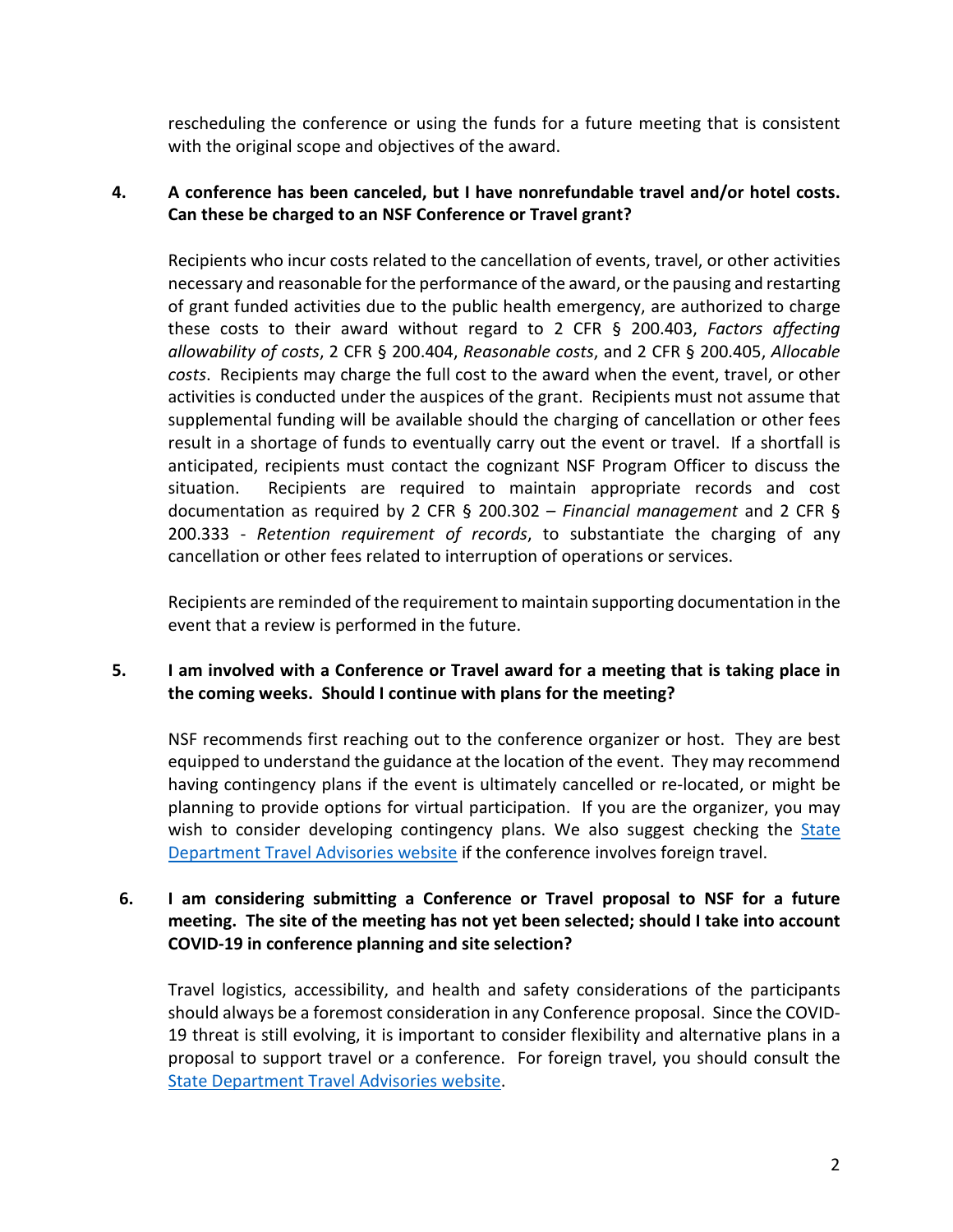#### **7. I am scheduled to attend an NSF-funded meeting. What do I do?**

Meetings funded via NSF grants, cooperative agreements, or contracts that are scheduled to take place at NSF headquarters through September 30, 2020, will be converted to virtual meetings or rescheduled for later dates.

Meetings funded via NSF grants or cooperative agreements scheduled to take place elsewhere through September 30, 2020, will be reassessed for sufficiency in consultation with the receiving organizations for their organizational policies and practices. Organizers should consider moving to all-virtual participation or rescheduling the meetings for later dates.

Meetings funded via NSF contracts scheduled to take place elsewhere through September 30, 2020, will be converted to virtual meetings or rescheduled for later dates, unless there is an exceptional circumstance. NSF staff will determine if exceptional circumstances necessitate a different approach.

NSF will provide updated guidance on NSF-sponsored meetings scheduled to take place on or after October 1, 2020, no later than June 30, 2020.

### **8. My NSF grant involves an exchange of researchers (including students) and/or other foreign travel. Should I continue with plans?**

Travel logistics, accessibility, and health and safety considerations of the participants in an active research project should always be a foremost consideration. NSF recommends consulting with your organization about its policies and procedures. You may consider approaching the planned researcher exchanges and/or other foreign travel with flexibility, and/or devising alternate plans including virtual participation as appropriate. As noted above, NSF understands that plans for active research projects may be disrupted, to the point of needing extensions on the original award durations. For foreign travel, you should consult the **State Department Travel Advisories website**.

## **9. I am quarantined for a period of time. There is an NSF proposal deadline during my quarantine period and some essential materials I need are in my office. Can I receive an extension to the deadline?**

NSF has extended the deadline dates for specific funding opportunities. A [listing](https://www.nsf.gov/bfa/dias/policy/covid19/covid19_deadlines.pdf) of these extensions is available on the Foundation's [COVID-19 webpage.](https://www.nsf.gov/news/special_reports/coronavirus/) Deadline dates for funding opportunities that do not appear on the list remain unchanged.Recipients who are unable to meet stated deadlines should contact the cognizant NSF Program Officer to discuss the issue. NSF will consider extensions on a case by case basis.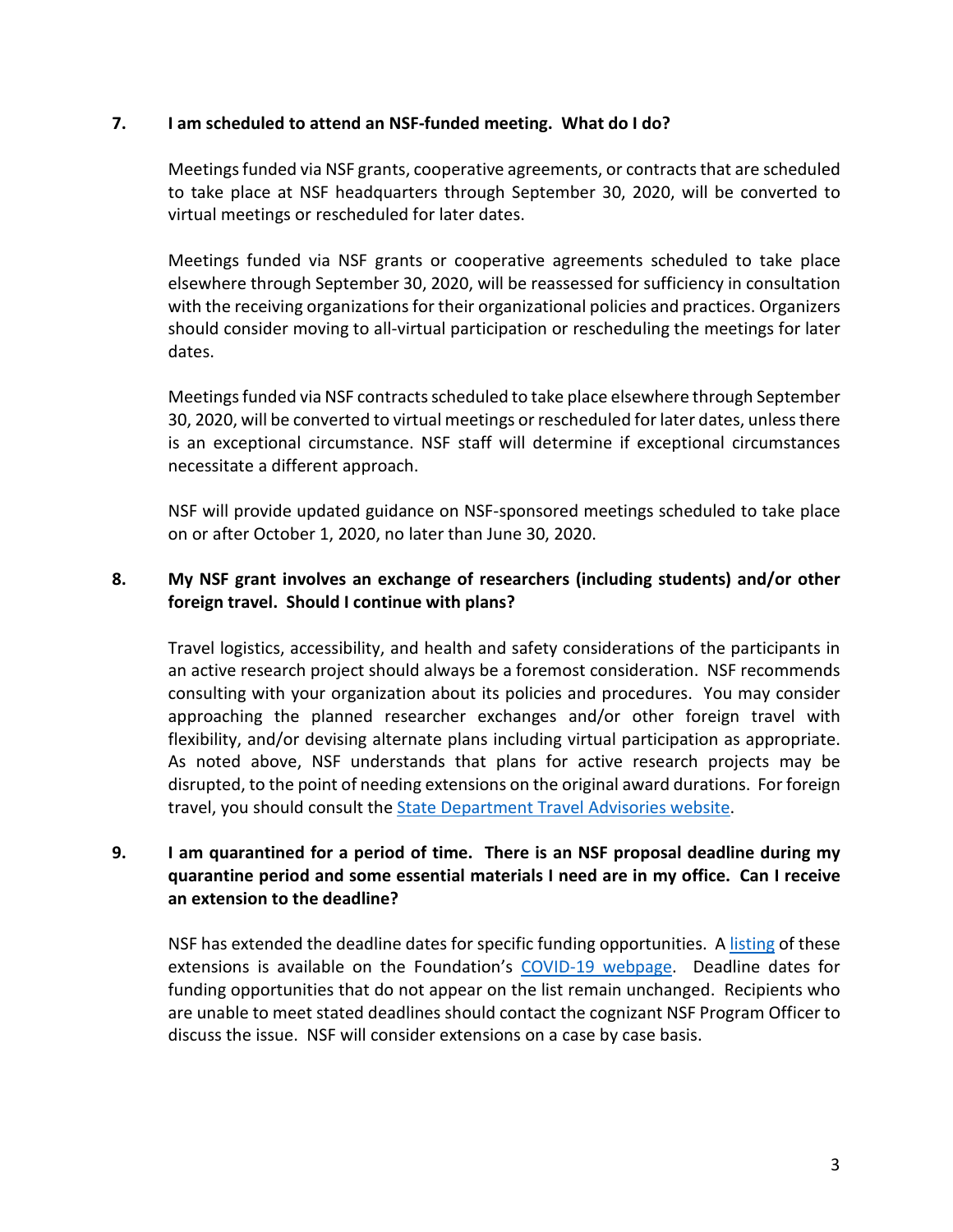## **10. My university has asked staff to stay home for an undetermined period of time. How would I petition for an extension of a proposal deadline?**

NSF has extended the deadline dates for specific funding opportunities. A [listing](https://www.nsf.gov/bfa/dias/policy/covid19/covid19_deadlines.pdf) of these extensions is available on the Foundation's [COVID-19 webpage.](https://www.nsf.gov/news/special_reports/coronavirus/) Deadline dates for funding opportunities that do not appear on the list remain unchanged.Recipients who are unable to meet stated deadlines should contact the cognizant NSF Program Officer to discuss the issue. NSF will consider extensions on a case by case basis.

## **11. Which prior approvals are still** *required* **to be submitted to NSF during the time period for which the administrative relief flexibilities referenced in [NSF's implementation](https://www.nsf.gov/bfa/dias/policy/covid19/covid19_nsfombimplementation.pdf) of OMB Memorandum [M-20-17](https://www.whitehouse.gov/wp-content/uploads/2020/03/M-20-17.pdf) apply?**

Recipients are required to obtain NSF prior approval for the following program or budgetrelated reasons specified in 2 CFR § 200.308 (c):

- Change in the scope or the objectives of the project;
- Change in a Principal Investigator (PI) or co-PI specified in an NSF award;
- The transfer of funds budgeted for participant support costs to other categories of expense;
- Unless described in the proposal and funded in the approved NSF award, the subawarding or transferring out of any work under an NSF award; and
- The need arises for additional NSF funding to complete the project.

## **12. Which prior approvals are** *waived* **by NSF during the time period for which the administrative relief flexibilities apply?**

Recipients are required to obtain the prior approvals specified in #10 above which must be submitted via Research.gov. All other prior approvals specified in th[e Research Terms](https://www.nsf.gov/bfa/dias/policy/fedrtc/appendix_a.pdf)  [and Conditions Appendix A](https://www.nsf.gov/bfa/dias/policy/fedrtc/appendix_a.pdf) Prior Approval Matrix (applicable to institutions of higher education and non-profit organizations) and the NSF Prior Approval Matrix for State and [Local Governments and For-Profit Organizations](https://www.nsf.gov/bfa/dias/policy/priorapprovals/march18.pdf) are waived. For example, incurring project costs more than 90 calendar days pre-award is listed in the matrices as required for NSF. During the administrative relief flexibilities time period, however, this prior approval and all others listed in the matrices are waived for NSF grants, except for those specified in #10 above.